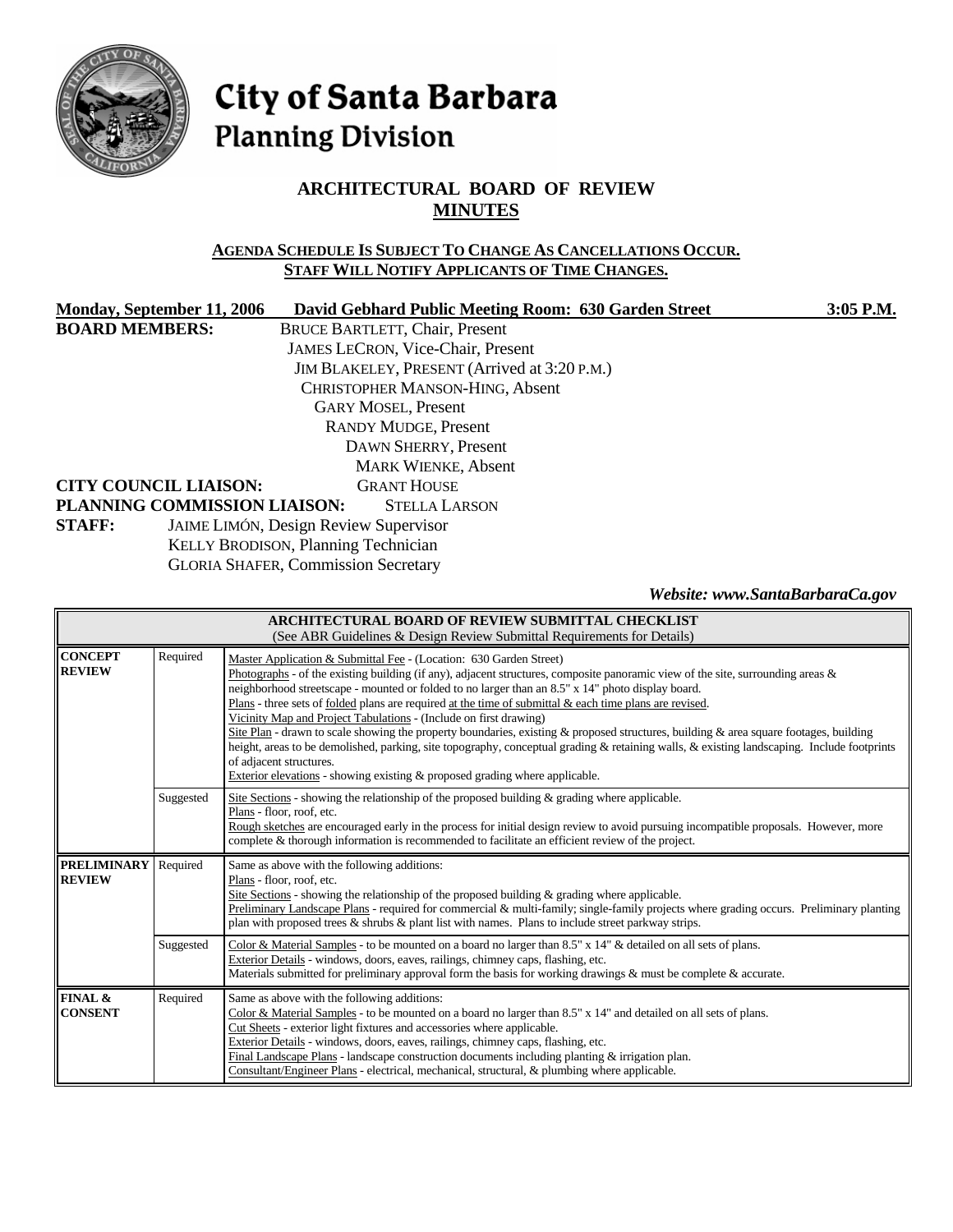#### **PLEASE BE ADVISED**

- The approximate time the project will be reviewed is listed to the left of each item. It is suggested that applicants arrive 15 minutes early. The agenda schedule is subject to change as cancellations occur. Staff will notify applicants of time changes.
- The applicant's presence is required. If an applicant is not present, the item will be postponed indefinitely. If an applicant cancels or postpones an item without providing advance notice, the item will be postponed indefinitely and will not be placed on the following Architectural Board of Review (ABR) agenda. In order to reschedule the item for review, a rescheduling fee will be paid and the applicant must fill out and file a Supplemental Application Form at 630 Garden Street (Community Development Department) in addition to submitting appropriate plans.
- All approvals made by the ABR are based on compliance with Municipal Code Chapter 22.68 and with adopted ABR guidelines. Some agenda items have received a mailed notice and are subject to a public hearing.
- The ABR may grant an approval for any project scheduled on the agenda if sufficient information has been provided and no other discretionary review is required. Substitution of plans is not allowed, if revised plans differing from the submittal sets are brought to the meeting, motions for preliminary or final approval will be contingent upon staff review for code compliance.
- The Board may refer items to the Consent Calendar for Preliminary and Final Architectural Board of Review approval.
- Preliminary and Final Architectural Board of Review approval is valid for one year from the date of the approval unless a time extension or Building Permit has been granted.
- **Items before the Board may be appealed to the City Council. For further information on appeals, contact the Planning Division Staff or the City Clerk's office. Said appeal must be in writing and must be filed with the City Clerk at City Hall within ten (10) calendar days of the meeting at which the Board took action or rendered its decision. The scope of this project may be modified under further review.**
- **AMERICANS WITH DISABILITIES ACT:** In compliance with the Americans with Disabilities Act, if you need special assistance to participate in this meeting, please contact the Planning Division at (805) 564-5470. Notification at least 48 hours prior to the meeting will enable the City to make reasonable arrangements.
- **AGENDAS, MINUTES and REPORTS**: Copies of all documents relating to agenda items are available for review at 630 Garden St. and agendas and minutes are posted online at [www.SantaBarbaraCa.gov](http://www.santabarbaraca.gov/) If you have any questions or wish to review the plans, please contact Kelly Brodison, at (805) 564-5470 between the hours of 8:30 a.m. to noon and 1:00 p.m. to 4:00 p.m., Monday through Friday.

#### **LICENSING ADVISORY:**

The Business and Professions Code of the State of California and the Municipal Code of the City of Santa Barbara restrict preparation of plans for certain project types to licensed professionals. Applicants are encouraged to consult with Building and Safety Staff or Planning Staff to verify requirements for their specific projects.

Unlicensed persons are limited to the preparation of plans for:

- $\triangleright$  Single or multiple family dwellings not to exceed four (4) units per lot, of wood frame construction, and not more than two stories and basement in height;
- ¾ Non-structural changes to storefronts; and,
- $\blacktriangleright$  Landscaping for single-family dwellings, or projects consisting solely of landscaping of not more than 5,000 square feet.

#### **NOTICE:**

- 1. That on Thursday, September 7, 2006 at 4:00 p.m., this Agenda was duly posted on the indoor and outdoor bulletin boards at the Community Development Department, 630 Garden Street, and online at www.SantaBarbaraCa.gov.
- 2. This regular meeting of the Architectural Board of Review will be broadcast live and rebroadcast in its entirety on Wednesday at 8:00 a.m. on Channel 18.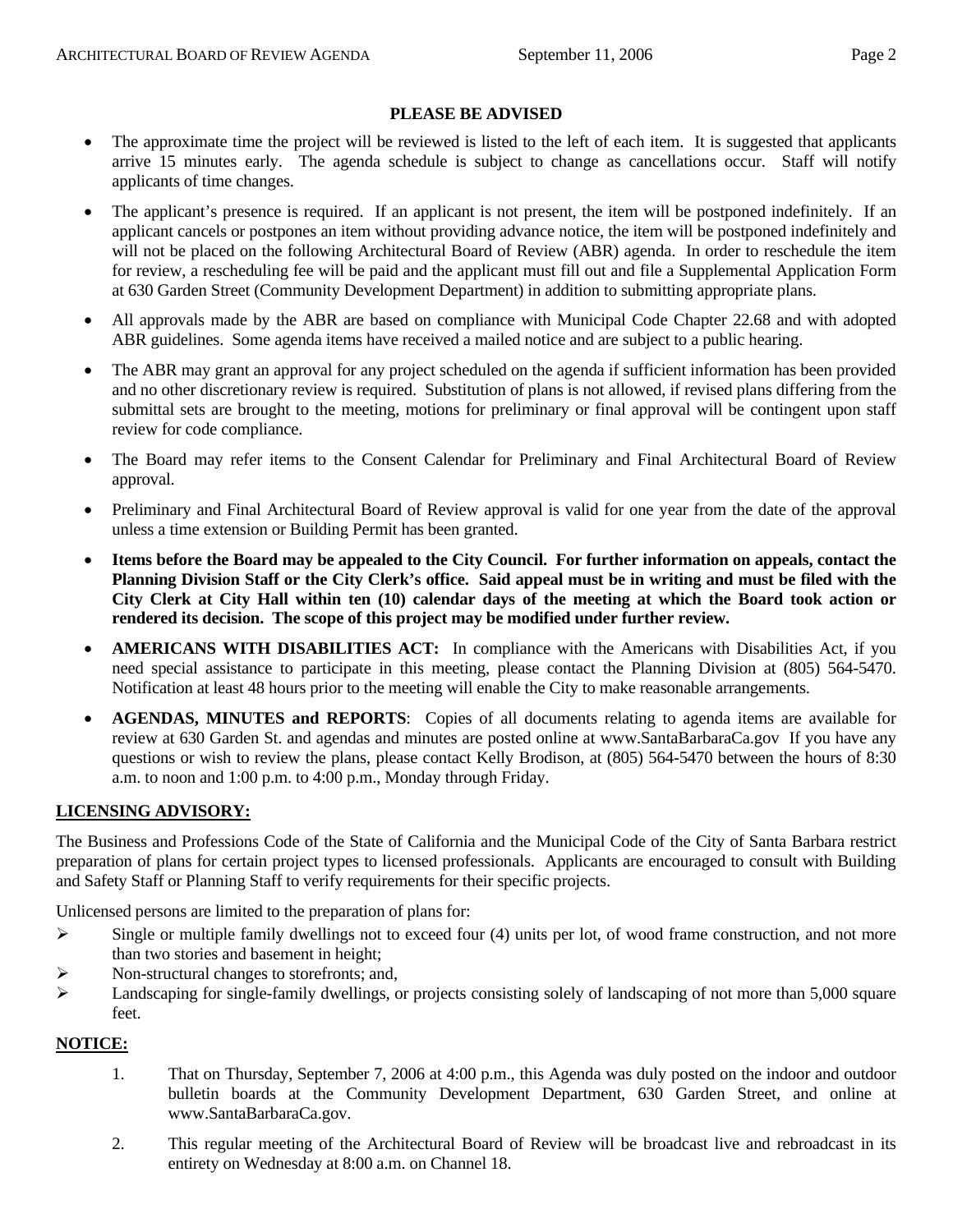## **GENERAL BUSINESS:**

A. Public Comment:

Any member of the public may address the Architectural Board of Review for up to two minutes on any subject within their jurisdiction that is not scheduled for a public discussion before the Board on that day. The total time for this item is ten minutes. (Public comment for items scheduled on today's agenda will be taken at the time the item is heard.)

B. Approval of Minutes:

Motion: Approval of the minutes of the Architectural Board of Review meeting of September 5, 2006, with corrections.

- Action: LeCron/Mosel, 5/0/0. Manson-Hing, Wienke, and Blakeley absent.
- C. Consent Calendar: Motion: Ratify the Consent Calendar. The Consent Calendar was reviewed by Jim LeCron with the exception of the landscaping for Items M, which were reviewed by Randy Mudge. Action: Sherry/Mudge, 5/0/0.
- D. Announcements, requests by applicants for continuances and withdrawals, future agenda items, and appeals.
	- 1. Ms. Brodison reported that Board Members Wienke and Manson-Hing will not attend the meeting.
	- 2. Member LeCron announced that he will step down from Item #4, 1906 Cliff Drive.
	- 3. Member Bartlett announced that he will step down from item #2, 1480 Lou Dillon Lane.
- E. Subcommittee Reports.

No reports.

F. Possible Ordinance Violations.

No violations reported.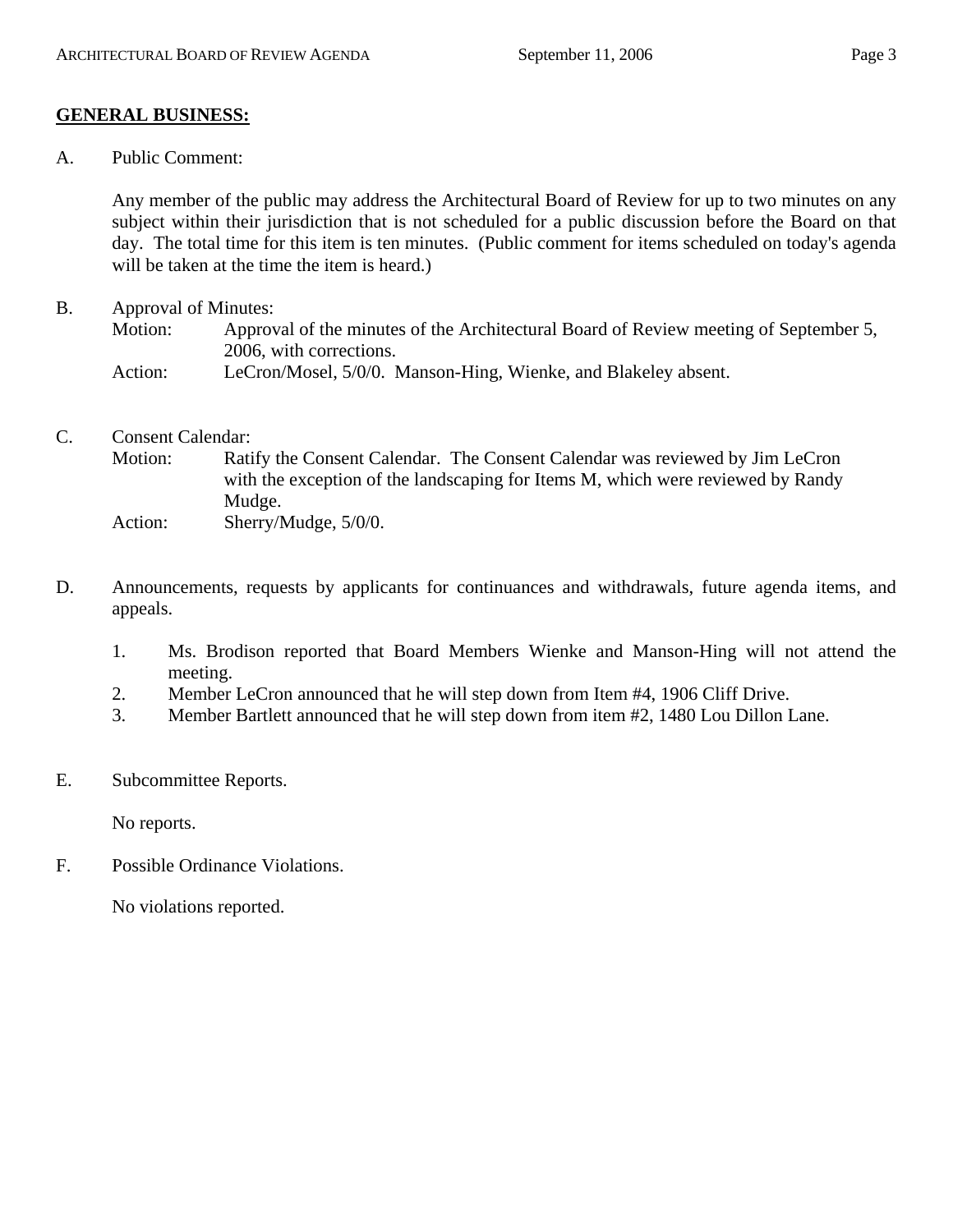## **CONCEPT REVIEW - NEW ITEM**

## **1. 116 E YANONALI ST** OC/SD-3 Zone

 Assessor's Parcel Number: 033-083-018 Application Number: MST2006-00361 Owner: 116 East Yanonali, LLC Owner: DBN Yanonali, LLC Architect: The Conceptual Motion Company

(Proposal to construct a three story mixed use building consisting of six residential units totaling 8,588 square feet and six new commercial spaces totaling 4,615 square feet. The proposal includes demolition of the existing 7,343 square foot warehouse/office on the 11,880 square foot parcel, located in the Coastal Zone. Modifications would be required to provide fewer than the required number of parking spaces and less than the required open yard area.)

## **(This item was continued from August 14, 2006.)**

## **(COMMENTS ONLY; PROJECT REQUIRES ENVIRONMENTAL ASSESSMENT AND PLANNING COMMISSION APPROVAL FOR A COASTAL DEVELOPMENT PERMIT, DEVELOPMENT PLAN APPROVAL FINDINGS AND MODIFICATIONS.)**

(3:16)

Present: Steve Yates, CEO, Conceptual Motion; Gerlurd Meyer, Architect, Conceptual Motion; Steve Gelson, DBN Yanonali, LLC, Owner. Peter Lawson, Case Planner, City of Santa Barbara.

Public comment opened at 3:41 p.m.

Nils Hammerbeck, in favor.

A letter from Joseph Garred expressing traffic concerns was read into the record.

A letter from Mark Kirkhart, stating parking, outdoor space, and privacy concerns was read into the record.

Public comment closed at 3:48 p.m.

Summary

Motion: Continued indefinitely to the Full Board with the following comments:

1) The Board finds the site planning approach of keeping the building mass along the Yanonali frontage to be consistent with previous building patterns of large industrial type structures on that street. 2) The applicant is to prepare a 3-dimensional massing study, nestling the proposal into the existing neighborhood context. 4) The Board would like the architecture to be more industrial in nature and less of an architectural statement, allowing flexibility for the occupants to add their own style. 5) Most of the Board supports the 90 degree parking on Gray Avenue, with the following changes: a. the applicant is to study ways to continue the aesthetic feel of the pedestrian paseo at the corner along the entire length of Gray Avenue; b. incorporate landscaping such that the 90º parking at the front is not precluded. 6) Although the open space can not be fully met at the ground level, there are sufficient private outdoor use areas throughout the project, such as the atrium and upper level decks. 7) Some Board members are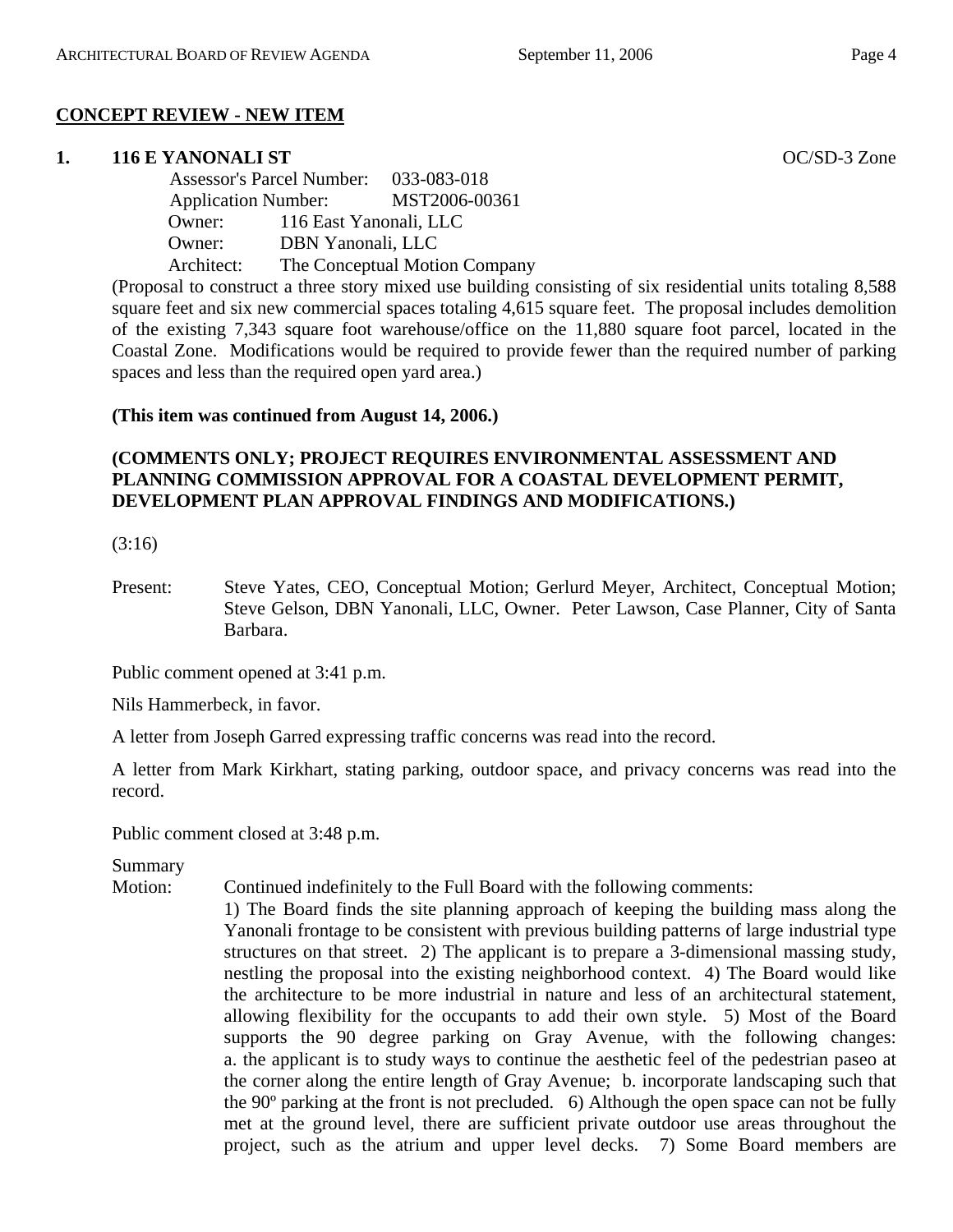concerned about the lack of apparent grounding of the upper level concrete portion of the building, therefore: a. study ways to ground the structure at certain areas, and b. restudy the human aspect of the proposed entry gate of the central atrium. 8) Provide more human scale, especially at street level. The proposed 22 feet floor-tofloor height appears tall, and needs further articulation to have less retail appearance. 9) The applicant shall seek opportunities at street frontages to include landscaping outside the central of atrium. 10) The Board prefers the site plan diagram as presented, as opposed to the option containing parallel parking. 11) The Board is concerned with the human scale of many elements. Restudy the ground plane façade, and some of the larger upper level windows, especially on the north elevation.

Action: LeCron/Sherry, 6/0/0. Manson-Hing and Wienke absent.

## **CONCEPT REVIEW - CONTINUED ITEM**

#### **2. 1480 LOU DILLON LN** A-2 Zone

 Assessor's Parcel Number: 015-202-040 Application Number: MST2006-00162 Owner: Albert W Fink Architect: James Zimmerman

(This is a revised description: Proposal to construct a 2,532 square foot, two-story residence with an additional 728 square feet of cellar space. The proposal includes a 1300 square foot detached accessory structure connected to the main residence trellised walkway. The accessory structure consists of a 440 square foot, two-car garage and 272 square feet of storage space on the ground floor and a 500 square foot accessory living space above the garage. There will be 778 square feet of lanai, 757 square feet of second floor veranda and 203 square of first floor patio. The project also includes a sod green roof, a pool, a jacuzzi, a retaining wall, landscaping, 136 cubic yards of cut grading and 75 cubic yards of fill grading, and is located on a 2.26 acre lot in The Hillside Design District.)

## **(Second Concept Review.)**

# **(COMMENTS ONLY; PROJECT REQUIRES ENVIRONMENTAL ASSESSMENT AND NEIGHBORHOOD PRESERVATION ORDINANCE FINDINGS AND A PLANNING COMMISSION SUBSTANTIAL CONFORMANCE DETERMINATION.)**

(4:41)

Present: James Zimmerman, Architect; Albert Fink, Owner; Mark Shulback, Contractor;

Public comment opened at 4:55 p.m.,

Bruce Bartlett, neighbor, concerned that although the project has improved some improvements are still needed relating to retaining wall heights, grading and landscape plan integration, and the second story deck.

Chris Morgan, opposed, expressed concern with hillside instability.

Jill Shalhoob, opposed, expressed concern with grading, and length of the proposed structure.

Public comment closed at 5:07 p.m.

Motion: Continued indefinitely to the Full Board with the following comments: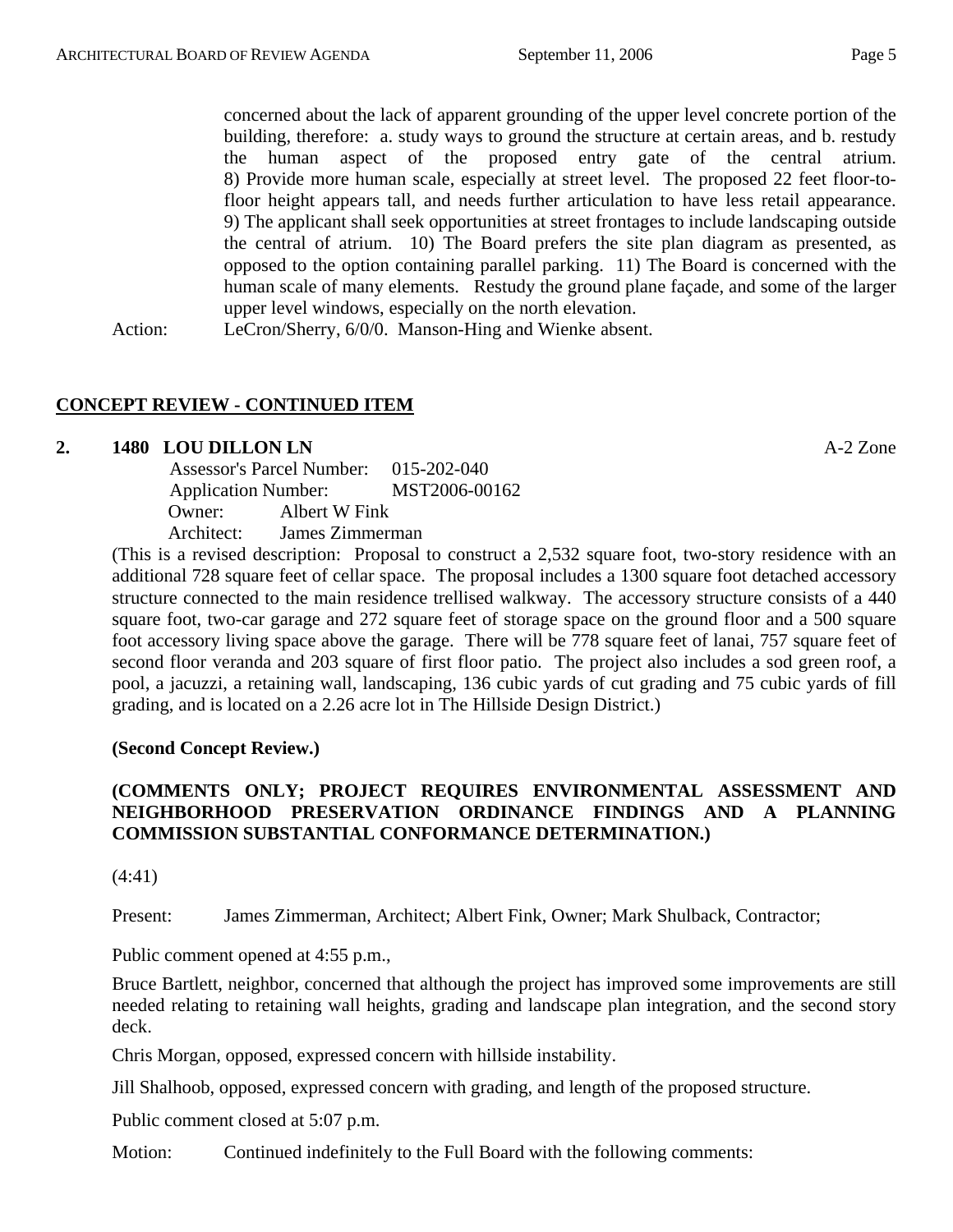1) The Board appreciates the reduction of the overall mass and design to present a smaller project. 2) The Board appreciates the traditional Spanish architecture. 3) The applicant shall provide a landscape plan. The Board appreciates the joint design effort with neighbors to incorporate screening landscaping. 4) Conceal the pool equipment, preferably in the basement area. 5) Provide a Certified Arborist report for the existing Oak tree. 6) The Board would like the garage and accessory structure further reduced to a one story element, or simply reduced in size and pushed further back into the building envelope. 7) Study the open rail of the second floor to possibly be more traditional with Spanish architecture, such as an arched colonnade with a more solid railing. 8) Push back the second floor trellis, and eliminate as much as possible. 9) Relocate the outdoor living area further back on the hill and incorporate into the jacuzzi/pool area. 10) Provide site sections showing accurate depiction of the grading, and four site sections through the adjacent properties, and an outline profile of the downhill residences.

Action: Sherry/Mosel, 5/0/0. Bartlett stepped down. Manson-Hing and Wienke absent.

## **IN-PROGRESS REVIEW**

#### **3. 1340 CLIFTON ST** R-2 Zone

 Assessor's Parcel Number: 017-154-018 Application Number: MST2005-00500 Designer: Eric Swenumson Owner: Richard Golden

(This is a revised project. Proposal to construct a 1,895 square foot three-story single-family residence to include a 610 square foot two-car garage and 94 square feet of covered deck area. The project is on the same 6,067 square foot lot as the existing 1,004 square foot two-story single-family residence with a first floor 440 square foot garage. Modifications are required to allow less than 1,250 square feet of open yard space and for encroachments into the front yard setback.)

## **(Fourth Concept Review.)**

# **(COMMENTS ONLY; PROJECT REQUIRES ENVIRONMENTAL ASSESSMENT, AND STAFF HEARING OFFICER APPROVAL FOR MODIFICATIONS.)**

(5:35)

Present: Eric Swenumson, Designer; Richard Golden, Owner; Roxanne Milazzo, Associate Planner; Bettie Wiess, City Planner.

Public comment opened at 5:53 p.m.

Ann Harvey, resident, opposed, expressed foundation concerns.

Maria Zate, resident, provided area photos and stated concern with use of existing foundation.

Public comment closed at 5:59 p.m.

Ms. Wiess provided a brief history of the project, and provided clarification of the existing garage and foundation and the previously expired project.

Motion: Continued indefinitely to the Staff Hearing Officer, with the following comments: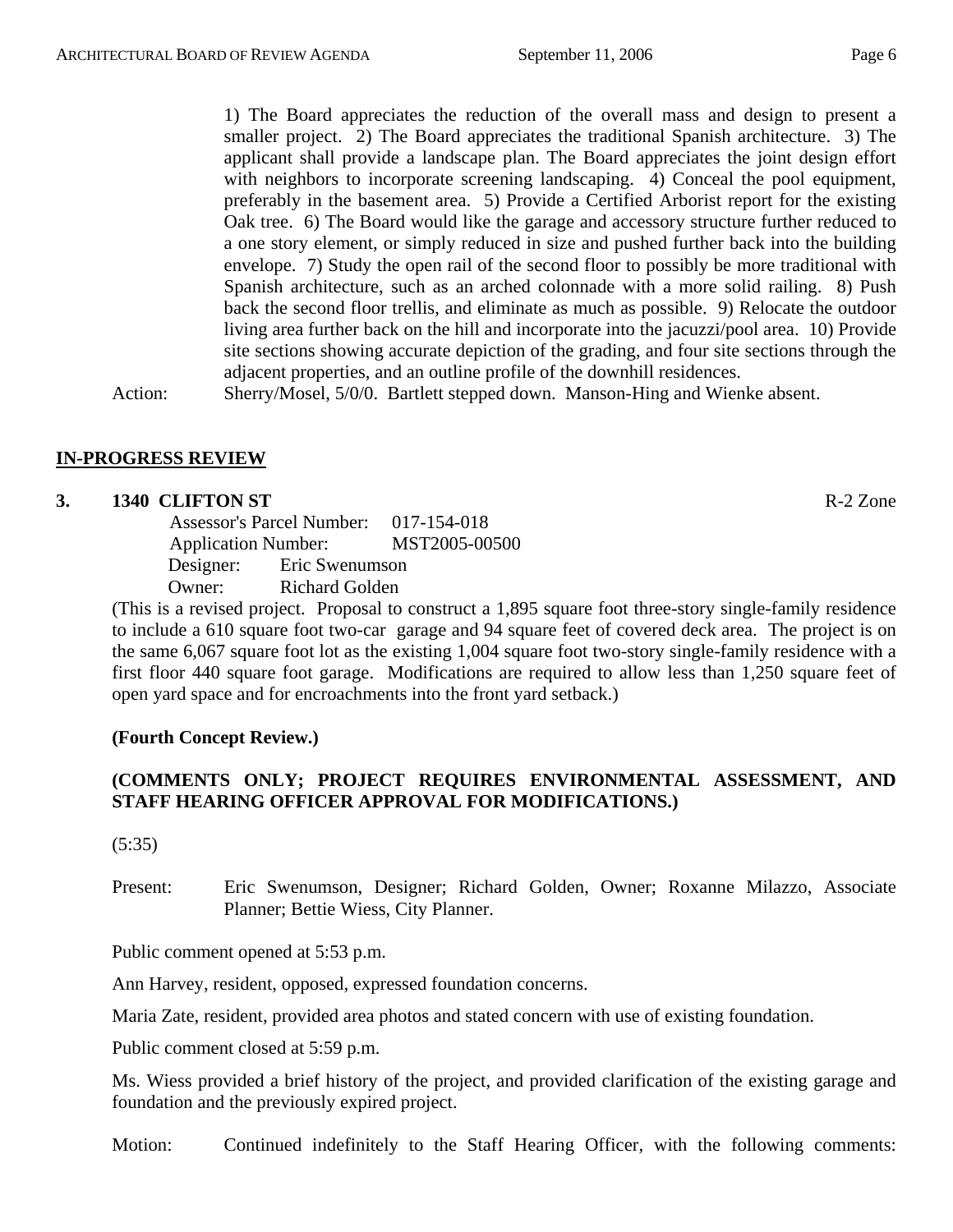|            | 1) Ready for Preliminary Approval on Consent. 2) Applicant shall make the window<br>indents flush, as previous proposed. 3) The applicant shall return with elevations for a<br>new entry porch on the existing house. 4) As to the retaining wall, the applicant is to:<br>a. decrease the size of the retaining wall; b. add landscape to the retaining wall;<br>c. face the retaining wall with rock. 5) The outdoor living space is acceptable as<br>proposed. |
|------------|--------------------------------------------------------------------------------------------------------------------------------------------------------------------------------------------------------------------------------------------------------------------------------------------------------------------------------------------------------------------------------------------------------------------------------------------------------------------|
| Action:    | Mosel. Motion failed due to lack of a second.                                                                                                                                                                                                                                                                                                                                                                                                                      |
|            |                                                                                                                                                                                                                                                                                                                                                                                                                                                                    |
| <b>New</b> |                                                                                                                                                                                                                                                                                                                                                                                                                                                                    |
| Motion:    | Continued indefinitely to the Staff Hearing Officer with the following comments:<br>1) Look for ways to substantially mitigate the building height at the southwest corner<br>elevation by possibly bringing back the backup area. 2) Restudy the roof forms to                                                                                                                                                                                                    |

eliminate the large roof forms and the lack of relief at the south elevation. 3) Soften the added wall between the structures with landscaping. 4) Remove the upper level loft window reveals. 5) Provide an elevation illustrating the relocation of the entry to residence A to Clifton Street. 6) Provide a more substantial column at the west elevation so the structure appears to have more substantial support. 7) The Board is comfortable with the location of the private open space and appreciates that a private usable living space is provided.

Action: Sherry/Mudge, 3/1/1. Blakeley abstained. Mosel opposed. Manson-Hing and Wienke absent. Motion passed.

## **\*\*\*\*\*\*\*\*\*\*\*\*\*\*\*\*\* THE BOARD RECESSED FROM 6:49 P.M. UNTIL 7:07 P.M. \*\*\*\*\*\*\*\*\*\*\*\*\*\***

## **PRELIMINARY REVIEW**

#### **4. 1906 CLIFF DR** C-P/R-2 Zone

 Assessor's Parcel Number: 035-141-008 Application Number: MST2006-00146 Owner: Levon Investments Incorporated Architect: Cearnal Andrulaitis (Proposal to remodel front elevations of the retail business part of the Mesa Shopping Center.)

# **(ACTION MAY BE TAKEN IF SUFFICIENT INFORMATION IS PROVIDED.)**

(7:07)

- Present: Brian Cearnal, Architect; Bob Cunningham, Landscape Architect; Rob Cunningham, Associate.
- Motion: Preliminary Approval, and return to the Consent Calendar for final approval with the following comments: 1) The Board appreciates the evolution of the proposed design style. The applicant is encouraged to: a. Keep more of the variety of the prior scheme, especially the characteristics of Rite-Aid and Albertsons in terms of the theme with the expressed full height columns, where appropriate. b. Provide enhancement of the entry driveways. c. Provide further integration of other features, such as site furniture, vending machines,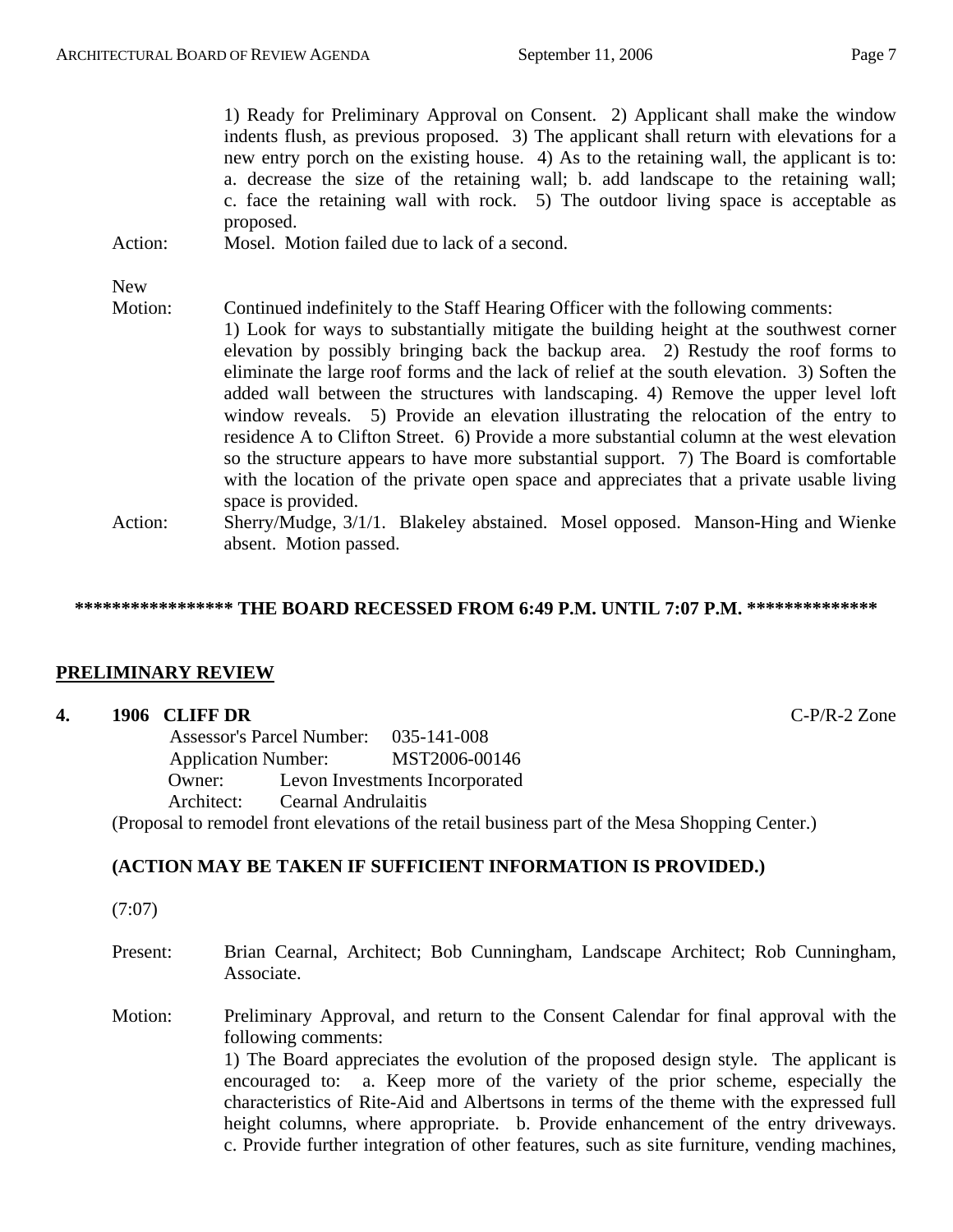trash enclosures, shopping cart storage, etc. 2) The Board would like to see integration of signage within the architecture, and understands that the sign application has been submitted. 3) The Board finds the proposed landscape to be appropriate for the project. Action: Mudge/Sherry, 5/0/0. LeCron stepped down. Manson-Hing and Wienke absent.

**CONCEPT REVIEW - NEW ITEM: PUBLIC HEARING**

#### **5. 2017 GARDEN ST** E-1 Zone

**(6:00)** Assessor's Parcel Number: 025-323-007 Application Number: MST2006-00463 Owner: Richard and Maxwell Sanders Applicant: Brett Ettinger Architect: Ferguson-Ettinger Architects

(Proposal for remodeling and additions to an existing 1,809 square foot single-story residence and attached 447 square foot attached two-car garage. The project will result in a 3,025 square foot twostory residence with attached 551 square foot two-car garage, a 458 square foot detached accessory structure, and a swimming pool and spa on the 15,684 square foot lot in The Mission Area Special Design District. Modifications are requested for additions to encroach into the interior yard setbacks.)

# **(COMMENTS ONLY; PROJECT REQUIRES ENVIRONMENTAL ASSESSMENT, NEIGHBORHOOD PRESERVATION ORDINANCE FINDINGS AND STAFF HEARING OFFICER APPROVAL FOR A MODIFICATION.)**

(7:33)

Present: Brett Ettinger, Architect.

Public comment opened at 7:50 p.m.

Bronwen Lindsay Jones, resident, opposed.

Public comment closed at 7:53 p.m.

# Motion: Continued indefinitely to the Staff Hearing Officer, and return to the Consent Calendar for preliminary approval with the following comments: 1) The Board finds the simple forms and rich materials to be positive attributes. 2) The second floor addition, internal to the footprint and situated far away from neighbors, is appropriate. 3) The flat roof design also minimizes impact to neighbors. 4) Restudy the entry form and awning shapes. 5) The Board likes the window materials and finishes. 6) The Board finds that the modification requests are technical in nature, and follow the line of existing structure. 7) Include a planter on the left side of the driveway and motorcourt. Integrate planting strips or permeability to the paving surface. 8) One Board member finds that the chosen style is not compatible with the neighborhood. 9) Neighborhood Preservation Ordinance Compliance findings can be made when the project returns to Consent.

Action: LeCron/Sherry, 5/1/0. Mosel opposed. Manson-Hing and Wienke absent.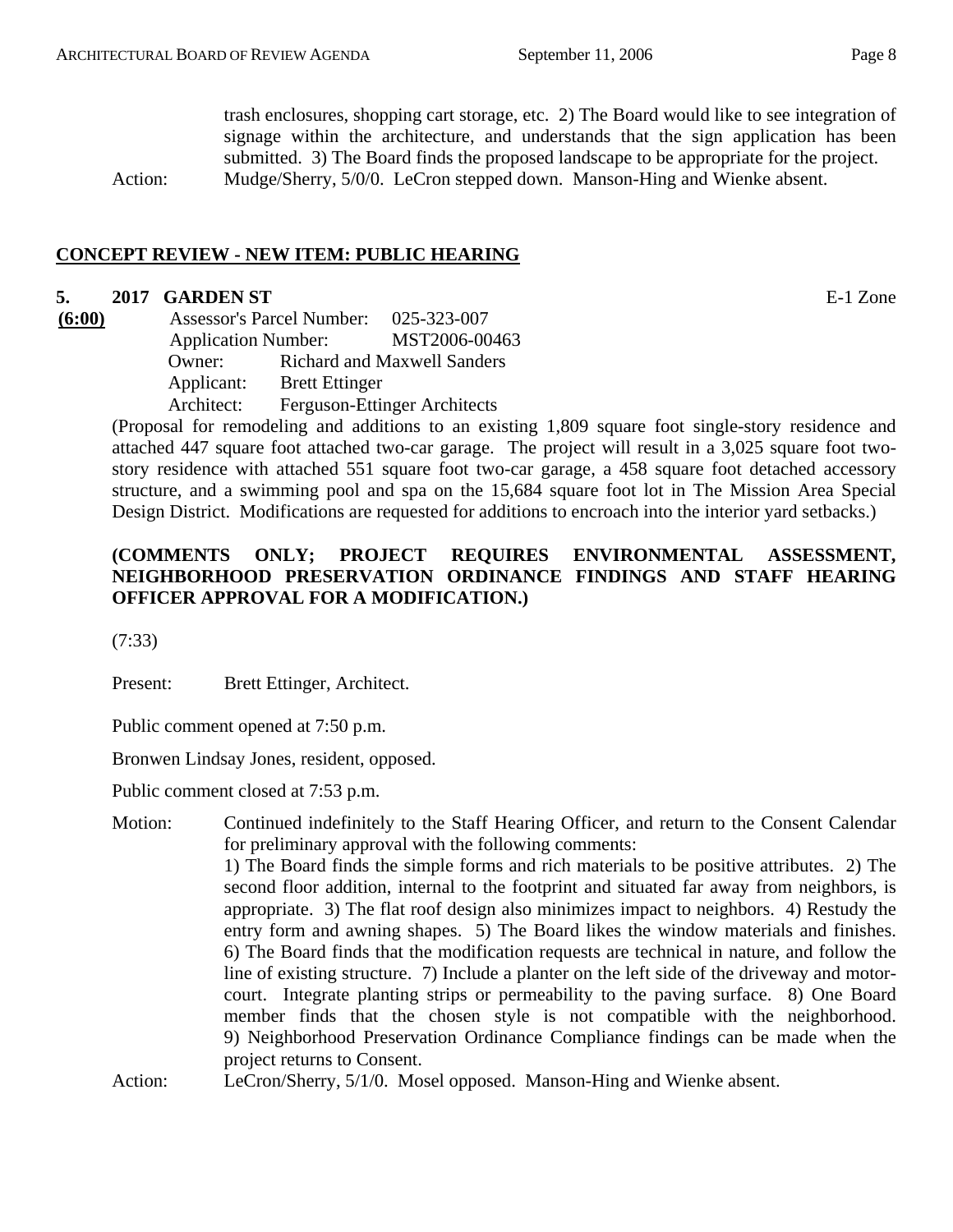# **CONCEPT REVIEW - NEW ITEM: PUBLIC HEARING**

# **6. 404 ALAMEDA PADRE SERRA** E-1 Zone

**(6:20)** Assessor's Parcel Number: 019-340-014 Application Number: MST2006-00502

Owner: Rhodey J. and Cynthia L. Moxley Trustees

(Proposal for a front porch enclosure and a small addition to an existing 1,556 square foot single family residence with an attached 410 square foot two-car garage on a 12,676 square foot parcel in the Hillside Design District. The project will result in a 2,050 square foot residence, including garage. Also proposed is construction of two trellises. A modification is requested to allow the addition at the rear of the residence to encroach into the required open yard.)

## **(COMMENTS ONLY; PROJECT REQUIRES ENVIRONMENTAL ASSESSMENT, NEIGHBORHOOD PRESERVATION ORDINANCE FINDINGS AND STAFF HEARING OFFICER APPROVAL FOR A MODIFICATION.)**

(8:13)

Present: Hugh Twibell, Architect.

Motion: Continued indefinitely to the Staff Hearing Officer with the following comments: 1) The project is ready for Preliminary Approval and may return to the Consent Calendar. 2) The modification request is technical in nature. 3) The project will have no negative aesthetic impacts. 4) Neighborhood Preservation Findings can be made at Consent Calendar.

# **CONCEPT REVIEW - CONTINUED ITEM**

## **7. 1018 ROBLE LN** E-1 Zone

**(6:40)** Assessor's Parcel Number: 019-241-007 Application Number: MST2006-00347 Owner: Dan and Mary McCammon Architect: Amy Von Protz

(Proposal to remodel existing patio enclosure and retaining walls, add a wooden pergola, and add decorative elements to the existing front entry. The existing 2,989 square foot, two-story, single-family residence is located on an 8,148 square foot lot in the Hillside Design District. Modifications are requested for the pergola and retaining wall remodel to be located in the front yard setback, and for overheight walls.)

**(Second Concept Review.)** 

# **(COMMENTS ONLY; PROJECT REQUIRES NEIGHBORHOOD PRESERVATION ORDINANCE FINDINGS AND STAFF HEARING OFFICER APPROVAL FOR MODIFICATIONS.)**

(8:19)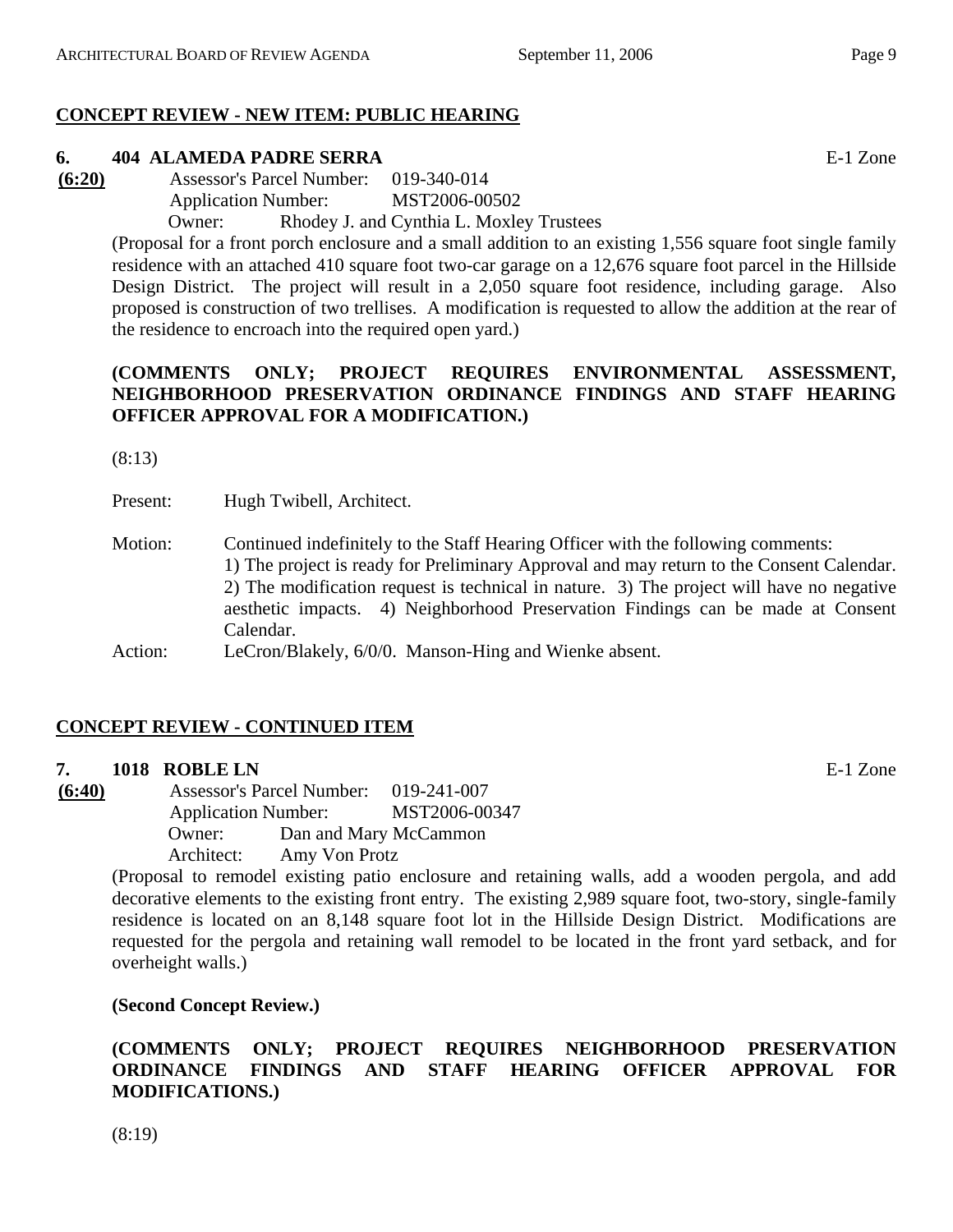Present: Amy Von Protz, Architect; Mary McCammon, Owner.

Motion: Continued indefinitely to the Staff Hearing Officer with the following comments: 1) The project is ready for Preliminary Approval and may return to the Consent Calendar. 2) The applicant is to provide corbels that: a. are equally spaced to support the upper deck; b. are in alignment with the vertical railing supports above; c. extend slightly beyond the area facia board. 3) The vertical railing supports above should be no larger than 2-inches in cross sectional area. 4) The modifications are technical in nature and are an aesthetic enhancement. Action: Sherry/LeCron, 6/0/0. Manson-Hing and Wienke absent.

# **CONCEPT REVIEW - NEW ITEM: PUBLIC HEARING**

## **8. 1011 ARBOLADO RD** E-1 Zone

**(7:00)** Assessor's Parcel Number: 019-241-023 Application Number: MST2006-00199 Owner: Jackintell Living Trust 6/14/98 Applicant: Pacific Coast Civil

(Proposal to construct a new driveway to the existing home at 1011 Arbolado Road. The proposal includes the construction of retaining walls with safety railing along both sides of the driveway, the removal of one oak tree within the road right of way, and approximately 55 cubic yards of cut and 55 cubic yards of fill grading on the 15,833 square foot lot in the Hillside Design District. A modification is requested for retaining walls and railings over the maximum allowed height.)

## **(COMMENTS ONLY; PROJECT REQUIRES ENVIRONMENTAL ASSESSMENT, NEIGHBORHOOD PRESERVATION ORDINANCE FINDINGS AND STAFF HEARING OFFICER APPROVAL FOR A MODIFICATION.)**

(8:24)

Present: Rory McMinim, Applicant; Lynne Ming, Owner's Representative.

- Motion: Continued indefinitely to the Staff Hearing Officer with the following comments: 1) The project is ready for Preliminary Approval and may return to the Consent Calendar. 2) The proposed tubular steel railings shall be eliminated. 3) Grades will be adjusted to provide minimum wall heights. 4) Provide a Certified Arborist report outlining mitigation measures to preserve the Oak tree on the immediate downhill side of the property walkway at the public right of way. 5) It is understood that the retaining walls will be fased with Santa Barbara Sandstone veneer.
- Action: LeCron/Mosel, 6/0/0. Manson-Hing and Wienke absent.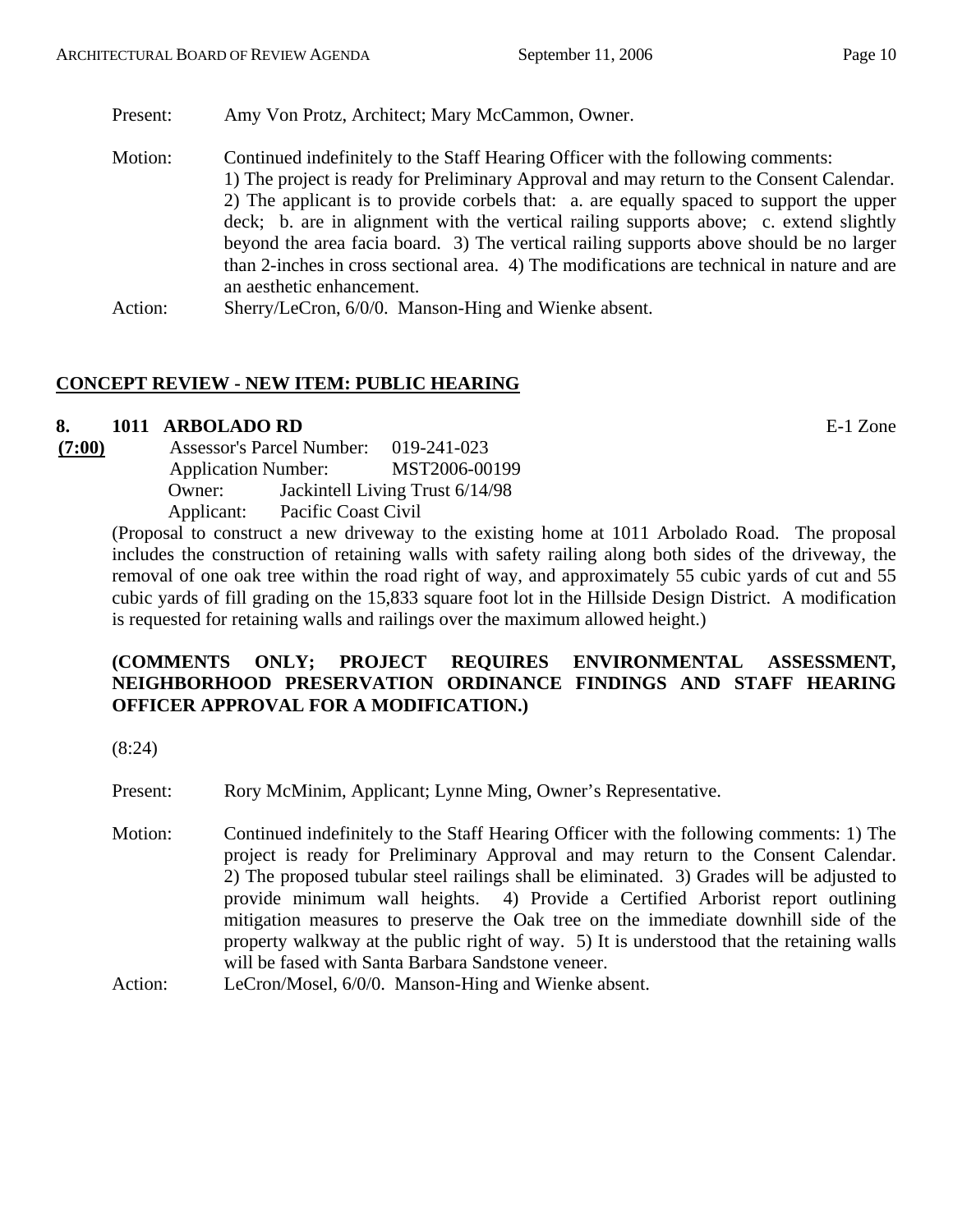## **CONCEPT REVIEW - NEW ITEM: PUBLIC HEARING**

#### **9. 226 E JUNIPERO ST** E-1 Zone

**(7:20)** Assessor's Parcel Number: 025-132-004 Application Number: MST2006-00503

Owner: Margaret D. Marble, Living Trust 7/2

(Proposal to permit an "as-built" fence along the front property line and an "as-built" retaining wall along the southerly property line of an 11,250 square foot parcel with an existing single family residence located in the Mission Area Special Design District. Two modifications are requested: 1) for walls over 42 inches in height within 10 feet of the front property line, and 2) for walls over 42 inches in height within 10 feet of the driveway within 20 feet of the front property line.)

## **(COMMENTS ONLY; PROJECT REQUIRES ENVIRONMENTAL ASSESSMENT, NEIGHBORHOOD PRESERVATION ORDINANCE FINDINGS AND STAFF HEARING OFFICER APPROVAL FOR A MODIFICATION.)**

(8:41)

Present: Margaret Marble, Owner.

Motion: Continued indefinitely to the Staff Hearing Officer with the following comments: 1) The project is ready for Preliminary Approval and may return to the Consent Calendar. 2) The proposal is acceptable. 3) The modifications will have no adverse visual impact. 4) All exposed retaining wall faces, including those facing the neighbors, shall be stucco finished with color to match the existing columns.

Action: Mudge/LeCron, 5/0/1. Sherry abstained. Manson-Hing and Wienke absent.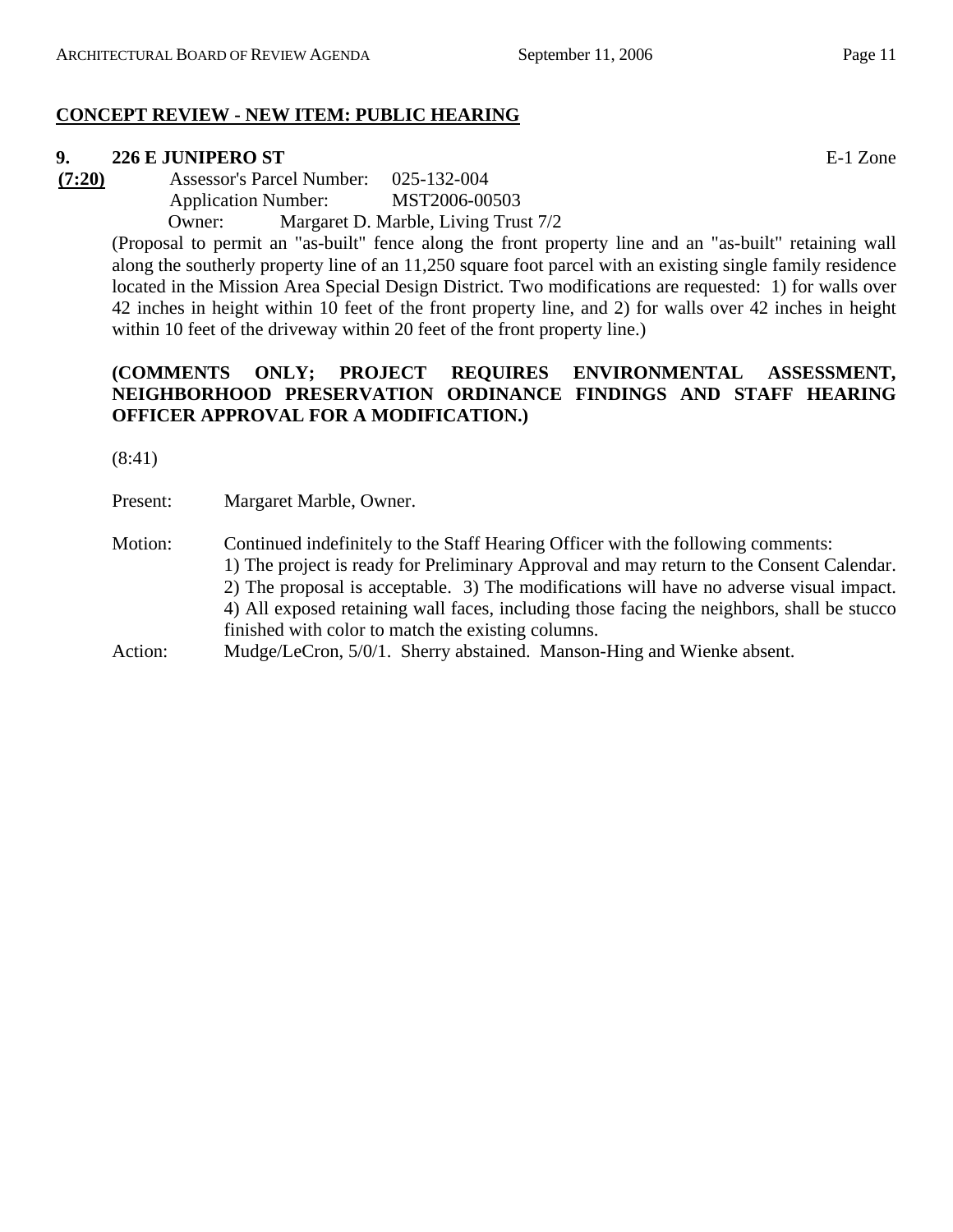## **REVIEW AFTER FINAL**

#### **A. 1216 SHORELINE DR** E-3/SD-3 Zone

Assessor's Parcel Number: 045-214-018 Application Number: MST2004-00479 Owner: Coryat Family Living Trust Architect: James Zimmerman

(The project consists of a proposal to construct a new 2,537 square foot, two-story, single-family residence with a 400 square foot two-car basement garage, 742 square feet of decks and a 1,525 square foot basement. The existing 2,264 square foot, two-story, single-family residence, attached carport and roof deck would be demolished. The parcel is located in the appealable jurisdiction of the Coastal Zone.)

## **(Review After Final to change roofing material from raised seam aluminum to raised seam copper.)**

Final Approval as submitted of the Review After Final.

## **REVIEW AFTER FINAL**

## **B.** 155 CEDAR LN **E-1** Zone

Assessor's Parcel Number: 015-083-027 Application Number: MST2004-00502 Agent: Gary Myers Owner: William Pritchett Trust Applicant: William Pritchett Architect: Jerald Bell Applicant: Steve Hausz

(This is a revised project. A Revised Preliminary Approval of the project is requested. Proposal to construct a 3,868 square foot two-story single family residence with an attached 473 square foot garage and 501 square feet of deck area on a 15,960 square foot lot located in the Hillside Design District. Project also includes 370 cubic yards of grading.)

## **(Review After Final for new entry gate and associated details.)**

Final Approval as noted on plans with the finding that the Neighborhood Preservation Ordinance criteria have been met as stated in Subsection 22.68.060 of the City of Santa Barbara Municipal Code.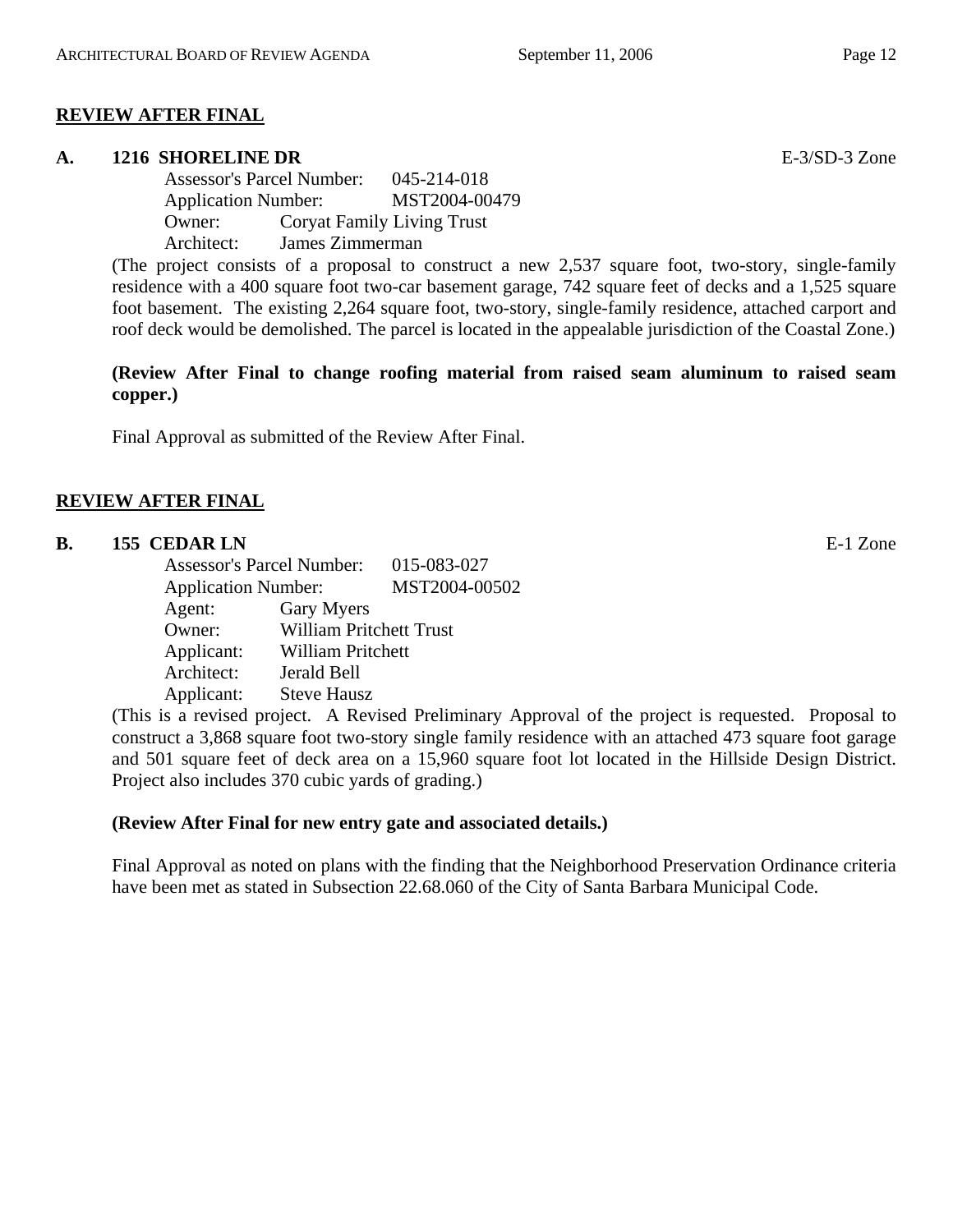## **REVIEW AFTER FINAL**

## **C. 1131 PUNTA GORDA ST** R-3 Zone

Assessor's Parcel Number: 017-291-011 Application Number: MST2006-00244 Owner: Ernest and Lois M Preston, Trustees Applicant: Jim Siffert

(Proposal for the rebuild of a 777 square foot non-conforming dwelling destroyed by fire that includes exterior changes to materials. There is an existing dwelling at the rear of the 7,850 square foot lot.)

**(Review After Final to raise the wood siding at the base of the building to meet FEMA requirements.)** 

Continued one week.

## **CONTINUED ITEM**

## **D.** 412 W SOLA ST **R-4** Zone

Assessor's Parcel Number: 039-051-011 Application Number: MST2006-00497 Owner: Kate Russell Architect: Bryan Pollard Owner: David and Elizabeth Reed

(Proposal to remove the existing stairs and landing, enclose existing entryway, add new entry stair and landing, and new entry door in existing window opening. Also proposed is to add a 65 square foot deck all on an 8497 square foot lot.)

## **(PROJECT REQUIRES NEIGHBORHOOD PRESERVATION ORDINANCE FINDINGS.)**

Final Approval as noted on the plans with the finding that the Neighborhood Preservation Ordinance criteria have been met as stated in Subsection 22.68.060 of the City of Santa Barbara Municipal Code.

## **NEW ITEM**

#### **E. 909 DE LA VINA ST** C-2 Zone

Assessor's Parcel Number: 039-312-007 Application Number: MST2006-00517 Owner: Alan Moss Trustee (For) Moss Edward Architect: Chris Dentzel

(Remove two 16 foot overhead doors and install one 8 foot overhead door and one 16 foot store front window unit for an existing commercial building on an 8,075 square foot lot.)

## **(ACTION MAY BE TAKEN IF SUFFICIENT INFORMATION IS PROVIDED.)**

Final Approval as noted on the plans.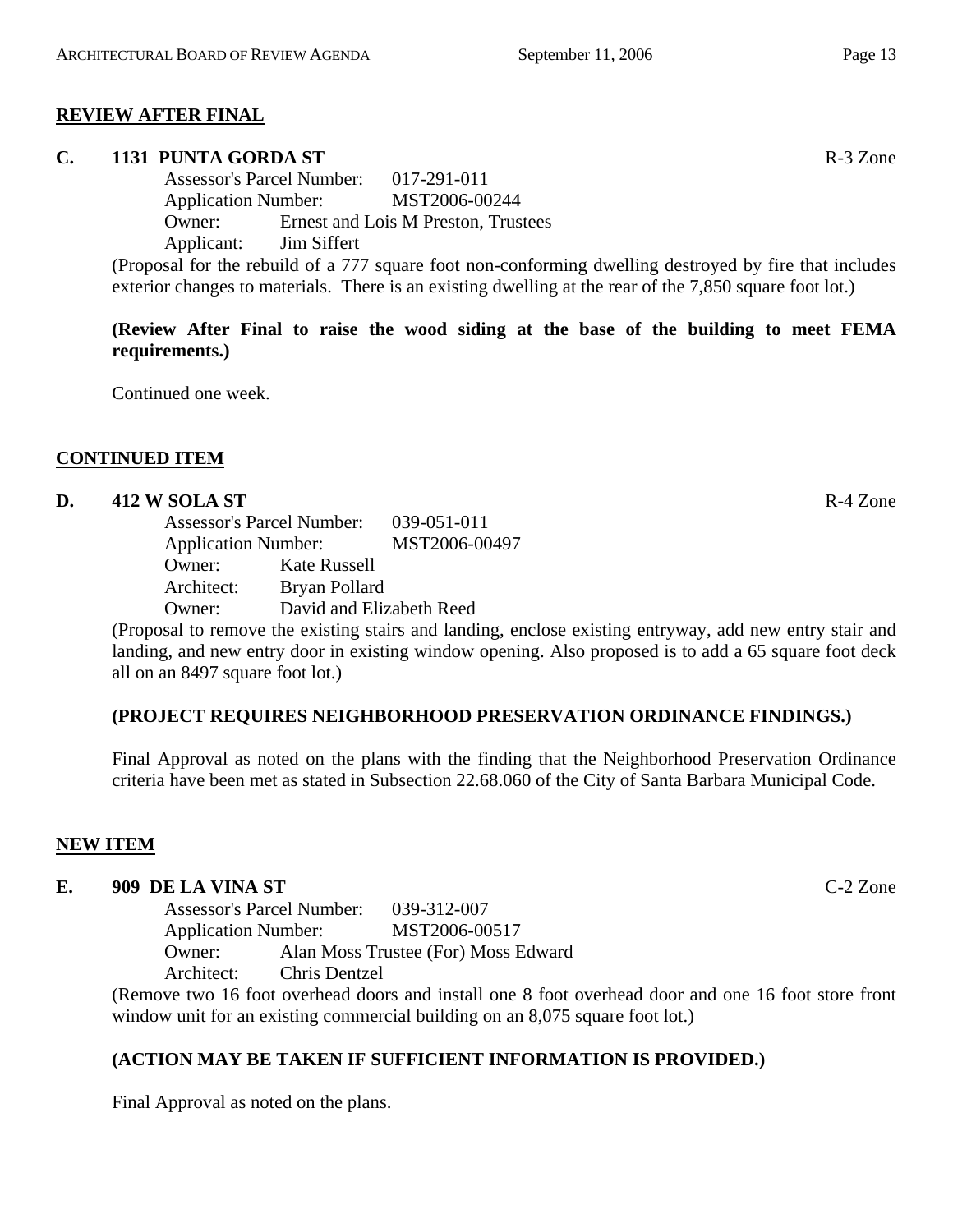## **NEW ITEM**

#### **F. 3339 CLIFF DR** A-1/SD-3 Zone

Assessor's Parcel Number: 047-082-015 Application Number: MST2006-00518 Owner: Santa Barbara Zip, LLC Architect: Dawn Sherry Contractor: Jeff Arlington Construction

(Proposal for minor alterations consisting of the removal of a portion of the exterior south elevation wall to enlarge the existing door opening and replace existing aluminum sliding doors with new wood folding doors on an existing single family residence located on a 1.3 acre lot in the Coastal Zone.)

## **(PROJECT REQUIRES ENVIRONMENTAL ASSESSMENT AND NEIGHBORHOOD PRESERVATION ORDINANCE FINDINGS.)**

Final Approval as noted on the plans with the finding that the Neighborhood Preservation Ordinance criteria have been met as stated in Subsection 22.68.060 of the City of Santa Barbara Municipal Code.

## **NEW ITEM**

#### **G. 1305 DOVER HILL RD** E-1 Zone

Assessor's Parcel Number: 019-202-006 Application Number: MST2006-00520 Owner: Peggy Haskell,Family Trust 8/24/94 Applicant: Douglas Schyler

(Proposal to repair and replace and existing balcony and railing and to change the material from redwood to trex for an existing 3,059 square foot residence on a 12,372 square foot lot in the Hillside Design District.)

## **(PROJECT REQUIRES ENVIRONMENTAL ASSESSMENT AND NEIGHBORHOOD PRESERVATION ORDINANCE FINDINGS.)**

Final Approval as submitted with the finding that the Neighborhood Preservation Ordinance criteria have been met as stated in Subsection 22.68.060 of the City of Santa Barbara Municipal Code.

## **NEW ITEM**

## **H. 3643 STATE ST** C-P/SD-2 Zone

Assessor's Parcel Number: 051-051-001 Application Number: MST2006-00523 Owner: Tinwood Incorporated Applicant: Ted Chou Business Name: Hacienda Motel

(Proposal to install 28 exterior wall mounted air conditioning units to individual rooms for an existing 35 room hotel on a 28,085 square foot lot.)

## **(ACTION MAY BE TAKEN IF SUFFICIENT INFORMATION IS PROVIDED.)**

Final Approval as noted, with the comment that the grill is to be painted to match the sleeve and body.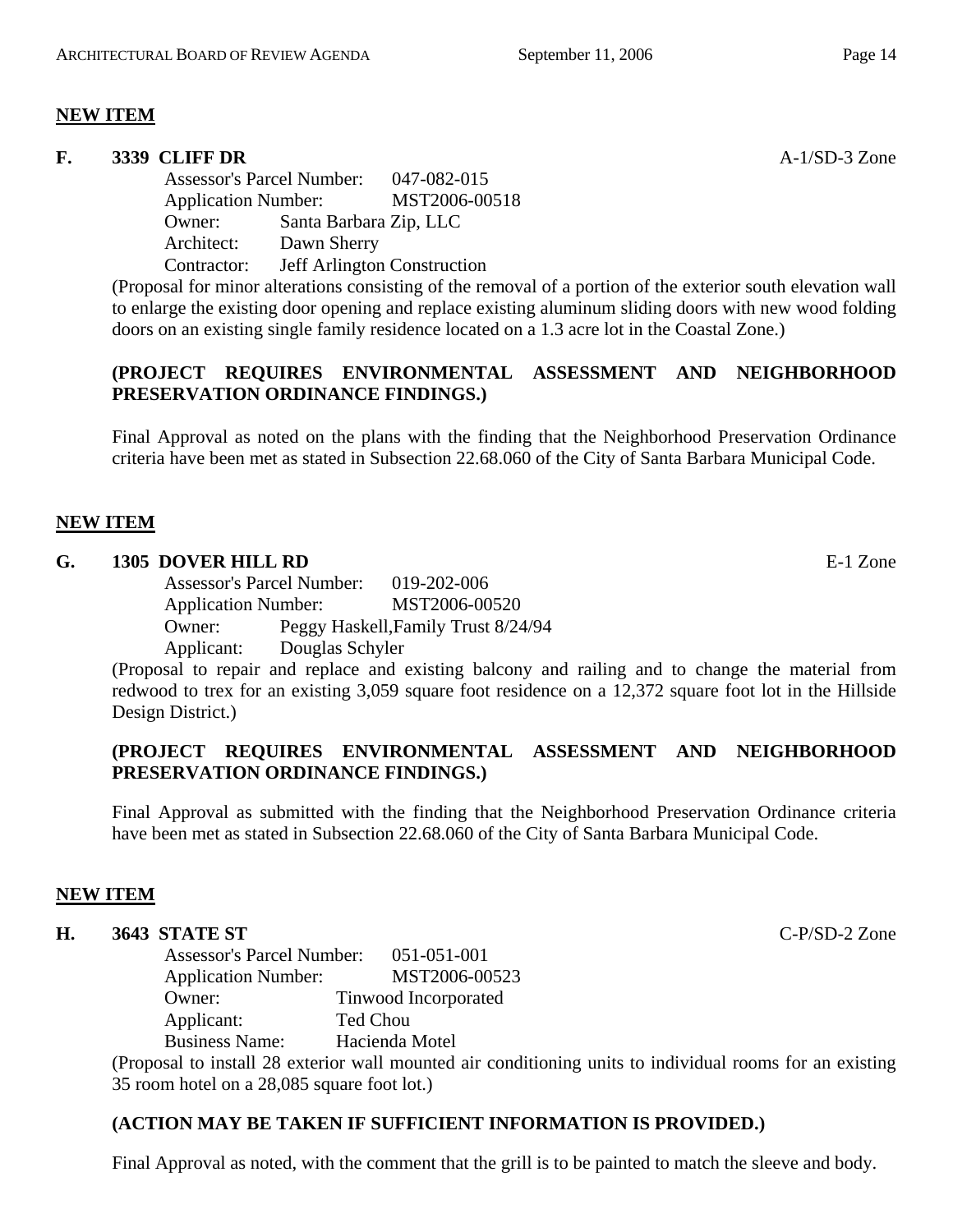## **NEW ITEM**

#### **I. 2125 ANACAPA ST** E-1 Zone

Assessor's Parcel Number: 025-242-006 Application Number: MST2006-00524 Owner: Bruce Michael Ohannessian Architect: Loren Solin

(Proposal to remove an existing 442 square foot wood deck and construct a new 552 square foot covered terrace and a new 249 square foot carport with storage cabinets. The proposal also includes the extension of the driveway to reach the new carport and repaving the existing driveway on a 9,397 square foot lot in the Mission Area Special Design District.)

## **(COMMENTS ONLY; PROJECT REQUIRES ENVIRONMENTAL ASSESSMENT AND NEIGHBORHOOD PRESERVATION ORDINANCE FINDINGS.)**

Ready for Final Approval pending Environmental Assessment.

## **NEW ITEM**

#### **J. 2418 SANTA BARBARA ST** E-1 Zone

Assessor's Parcel Number: 025-082-008 Application Number: MST2006-00532 Owner: James F. Lichtman, Jr.

Architect: Barbara Lowenthal

(Proposal for exterior color change to an existing single-family residence on a 22,081 square foot lot in the Mission Area Special Design District.)

## **(ACTION MAY BE TAKEN IF SUFFICIENT INFORMATION IS PROVIDED.)**

Final Approval as submitted with the finding that the Neighborhood Preservation Ordinance criteria have been met as stated in Subsection 22.68.060 of the City of Santa Barbara Municipal Code.

## **CONTINUED ITEM**

## **K. 1555 MARQUARD TERR** R-1 Zone

Assessor's Parcel Number: 041-032-003 Application Number: MST2004-00503 Owner: Arthur Biancone Applicant: Tom Dain

(Proposal to convert a 148 square foot carport to a two-car garage by adding 292 square feet. Proposal also includes a 189 square foot second story addition and a 127 square foot stairwell addition to an existing 1,680 square foot single-family residence. The additions will result in a 2,436 square foot single-family residence on a 6,000 square foot lot in the Hillside Design District.)

**(Review After Final for revisions to window sashes, as-built deck inserts, addition of stairs next to the entry bridge, chimney cap, light fixture, and changes to landscape and hardscape in front yard.)** 

Continued one week.